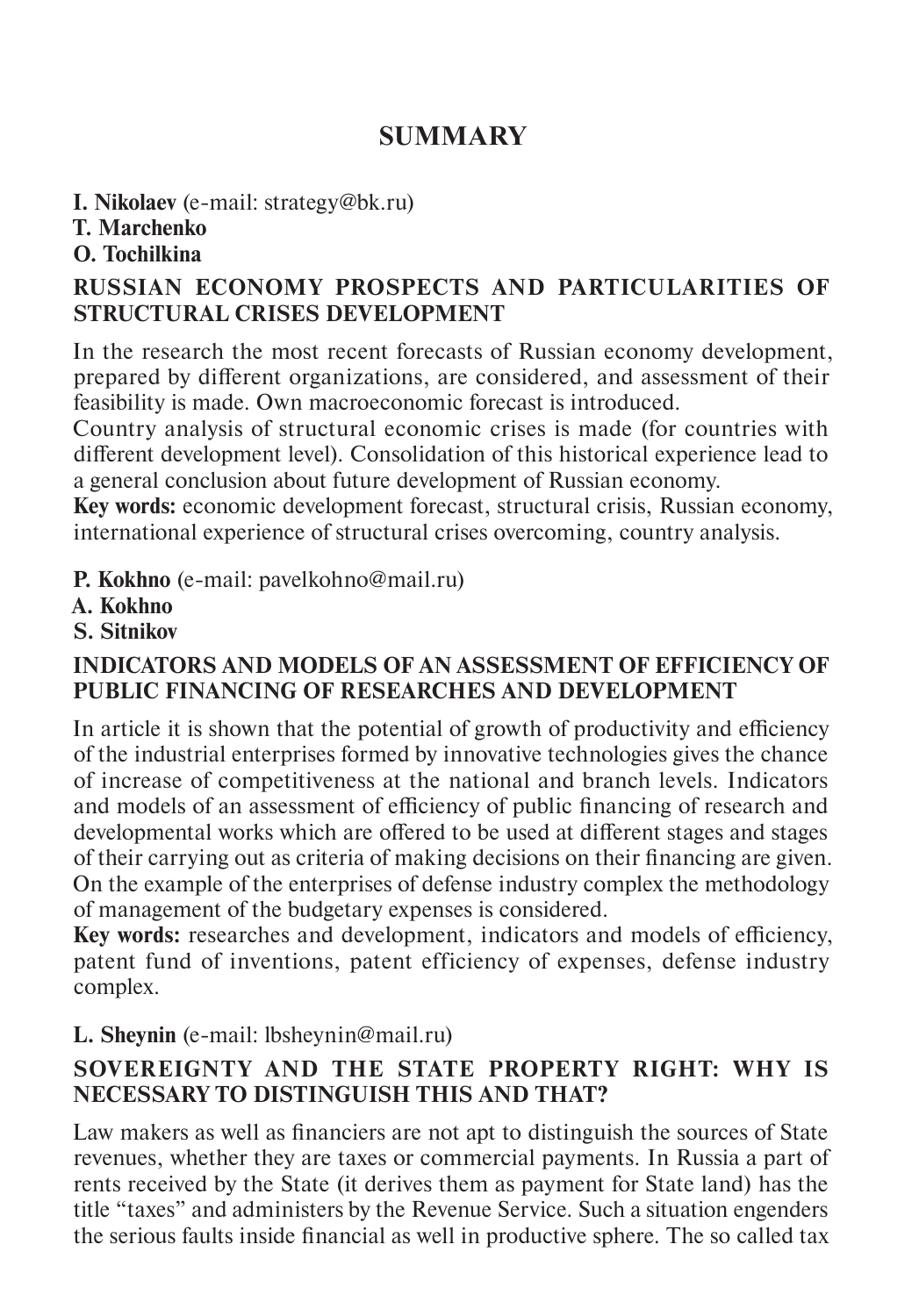on extraction of mineral resources is an example. This tax should be transformed into the rent.

**Key-words:** land, land treasures, sovereignty, state real property, historical "total land alignment" in Russia, land rents in Russia, taxes, revenue service, "tax on extraction the mineral resources".

### **Yu. Ezrokh** (e-mail: ezroh@rambler.ru)

# **THE EVOLUTION OF MONOPOLY IN THE BANKING ENVIRONMENT**

The article examines the evolution of monopoly in the domestic banking environment – pre-revolutionary, Soviet and post-Soviet periods. The last segmented into stages  $III -$  the end of the twentieth century, the beginning of the XXI century, the modern period (after 2008 crisis). The calculations of the degree of monopolization of the banking sector during these periods. For the first time for the latest stage in the calculations, we used the number of modified key indicators of state banks with regard to the share of major banks with predominantly state participation in the authorized capital and taking into account the enterprises market share of these banks. The results obtained using traditional approaches. Recommendations for state regulation of the banking sector to counter the increasing monopolization.

**Key words:** banking monopoly, competition, monopolization.

### **B. Bogoutdinov** (e-mail: borisbash@mail.ru)

### **INSTITUTE OF THE BUSINESS OMBUDSMAN AND THE FINANCIAL HEALTH OF BUSINESSES**

The article provides a matrix to evaluate the efficiency of interaction between authorities and entrepreneurs that can be used by regional ombudsmen to improve the quality of service and reduce violations of the rights of entrepreneurs through quarterly monitoring at the federal level. In addition, the article presents a comparative analysis of the debt burden on the financial condition of small and medium business entities for the period of 2010–2015 in the sectors of agriculture, wholesale and retail trade, indicating the growth of distressed debts in the context of liquidity squeeze and reduced purchasing power of the population.

**Key words:** Business Ombudsman, the quality of public services, debt burden of SMEs.

### **O. Buzhyn** (e-mail: buzhyn@ukr.net)

### **GROWTH IN REAL WAGES – THE MAIN FACTOR OF PEOPLE'S WELFARE**

The article notes that the level and dynamics of wages play a major role in the socio-economic and spiritual development of society. It emphasizes the need